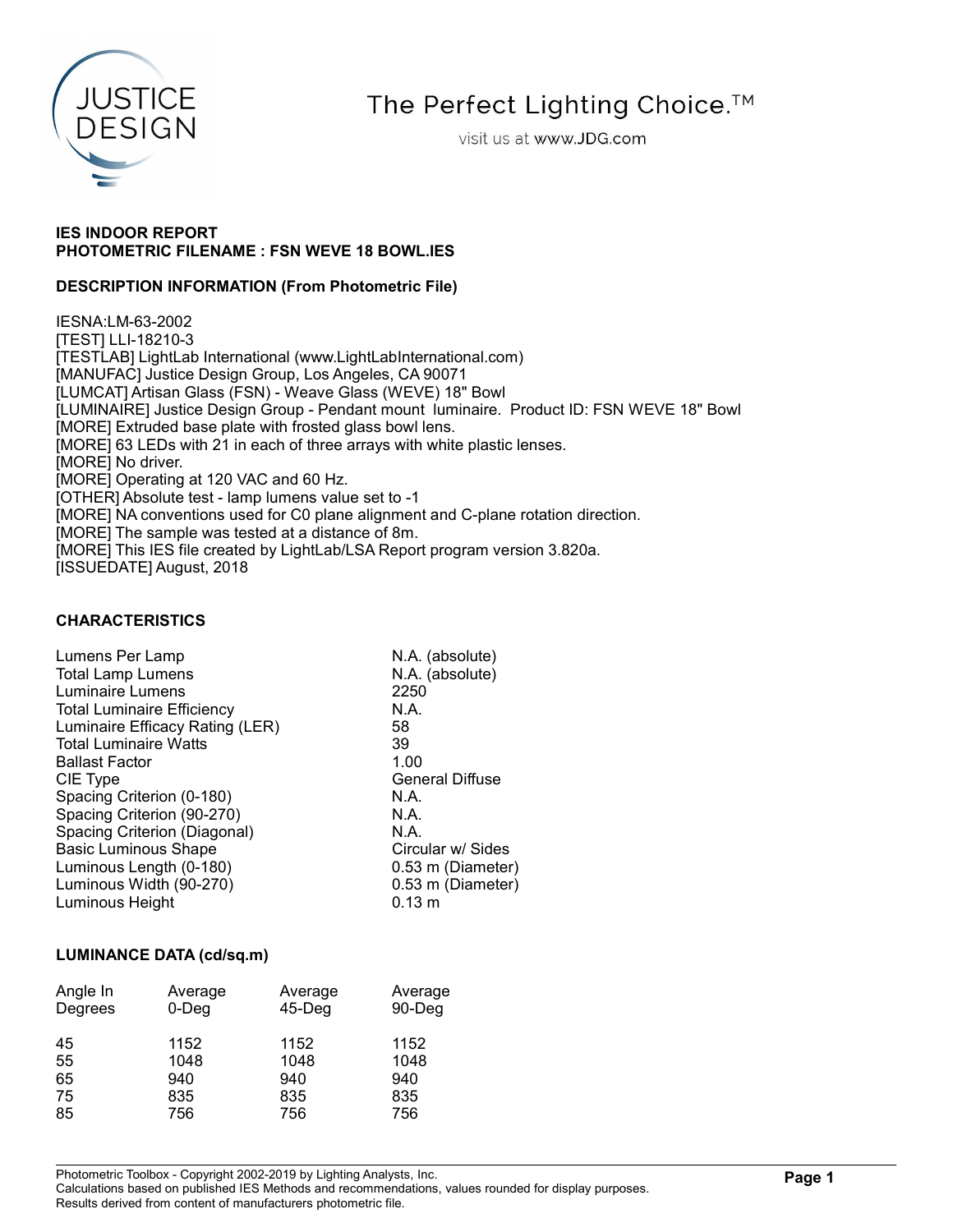#### CANDELA TABULATION

|              | 0                    |
|--------------|----------------------|
| 0.0          | $\overline{3}50.646$ |
| 0.5          | 350.630              |
| 1.0          | 350.596              |
| 1.5          | 350.514              |
| 2.0          | 350.397              |
| 2.5          | 350.231              |
| 3.0          | 350.082              |
| 3.5          | 349.883              |
| 4.0          | 349.634              |
| 4.5          | 349.402<br>349.103   |
| 5.0<br>5.5   | 348.805              |
| 6.0          | 348.407              |
| 6.5          | 348.042              |
| 7.0          | 347.610              |
| 7.5          | 347.162              |
| 8.0          | 346.681              |
| 8.5          |                      |
| 9.0          | 346.167<br>345.619   |
| 9.5          | 345.072              |
| 10.0         | 344.475              |
| 10.5         | 343.894              |
| 11.0         | 343.247              |
| 11.5         | 342.534              |
| 12.0         | 341.837              |
| 12.5         | 341.107              |
| 13.0         | 340.327              |
| 13.5         | 339.531              |
| 14.0         | 338.718              |
| 14.5         | 337.855              |
| 15.0         | 336.976              |
| 15.5         | 336.064              |
| 16.0<br>16.5 | 335.085              |
| 17.0         | 334.106<br>333.111   |
| 17.5         | 332.082              |
| 18.0         | 330.987              |
| 18.5         | 329.942              |
| 19.0         | 328.781              |
| 19.5         | 327.636              |
| 20.0         | 326.475              |
| 20.5         | 325.264              |
| 21.0         | 324.036              |
| 21.5         | 322.758              |
| 22.0         | 321.481              |
| 22.5         | 320.154              |
| 23.0         | 318.843              |
| 23.5         | 317.450              |
| 24.0         | 316.040              |
| 24.5         | 314.646              |
| 25.0         | 313.236              |
| 25.5         | 311.743              |
| 26.0         | 310.233              |
| 26.5         | 308.756              |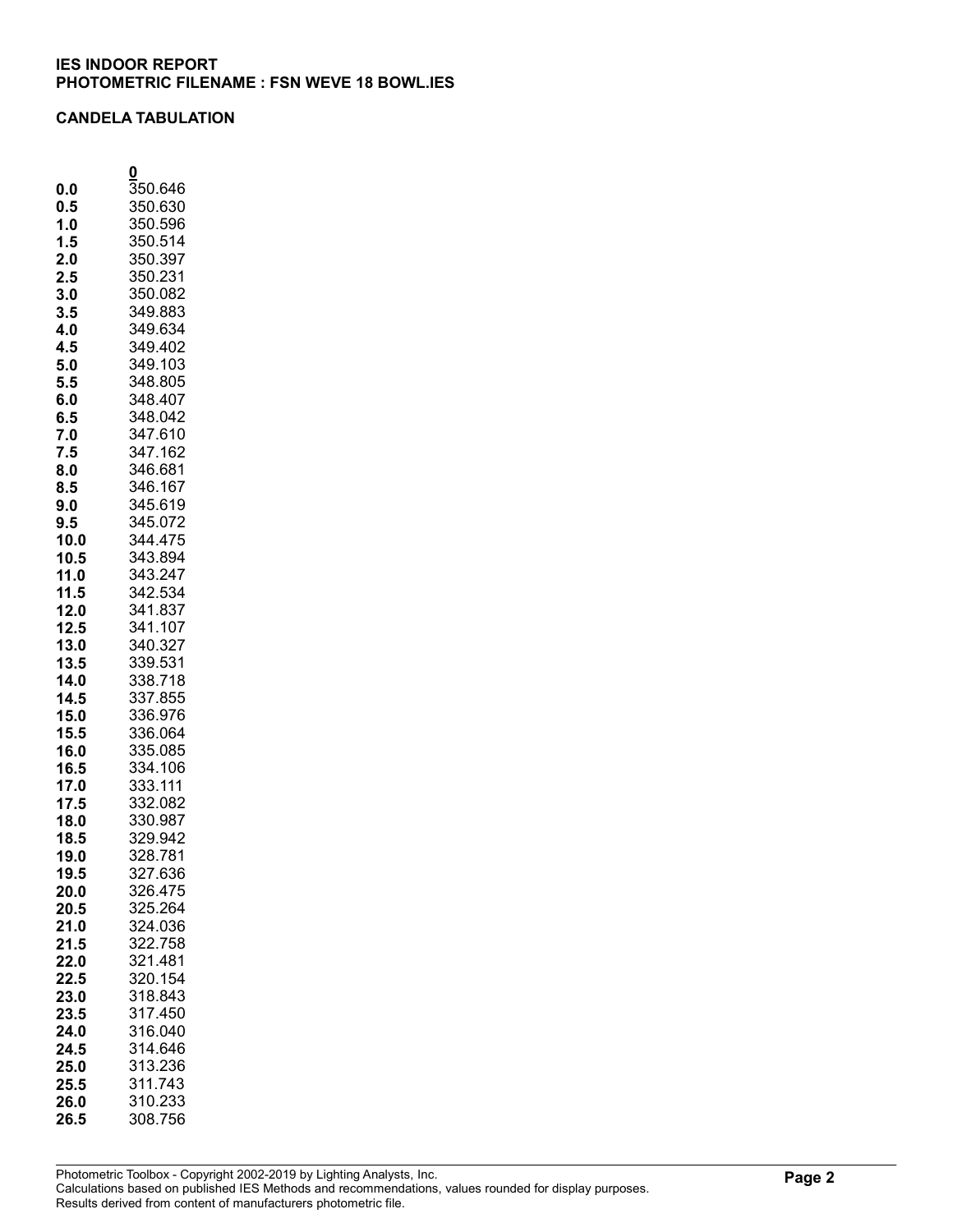| 27.0         | 307.180            |
|--------------|--------------------|
| 27.5         | 305.671            |
| 28.0         | 304.078            |
| 28.5         | 302.469            |
| 29.0         | 300.860            |
| 29.5         | 299.217            |
| 30.0         | 297.558            |
| 30.5<br>31.0 | 295.833<br>294.141 |
| 31.5         | 292.382            |
| 32.0         | 290.690            |
| 32.5         | 288.898            |
| 33.0         | 287.090            |
| 33.5         | 285.298            |
| 34.0         | 283.473            |
| 34.5         | 281.615            |
| 35.0         | 279.724            |
| 35.5         | 277.849            |
| 36.0         | 275.958            |
| 36.5         | 274.050            |
| 37.0         | 272.126            |
| 37.5         | 270.168            |
| 38.0         | 268.227            |
| 38.5         | 266.220            |
| 39.0         | 264.246            |
| 39.5         | 262.238            |
| 40.0         | 260.198            |
| 40.5         | 258.140            |
| 41.0         | 256.150            |
| 41.5         | 254.043            |
| 42.0         | 251.936            |
| 42.5         | 249.862<br>247.755 |
| 43.0<br>43.5 | 245.648            |
| 44.0         | 243.491            |
| 44.5         | 241.368            |
| 45.0         | 239.228            |
| 45.5         | 237.104            |
| 46.0         | 234.964            |
| 46.5         | 232.758            |
| 47.0         | 230.584            |
| 47.5         | 228.361            |
| 48.0         | 226.205            |
| 48.5         | 223.948            |
| 49.0         | 221.759            |
| 49.5         | 219.502            |
| 50.0         | 217.379            |
| 50.5         | 215.106            |
| 51.0         | 212.833            |
| 51.5         | 210.610            |
| 52.0         | 208.304            |
| 52.5         | 206.081            |
| 53.0         | 203.775            |
| 53.5         | 201.519            |
| 54.0         | 199.213            |
| 54.5         | 196.990            |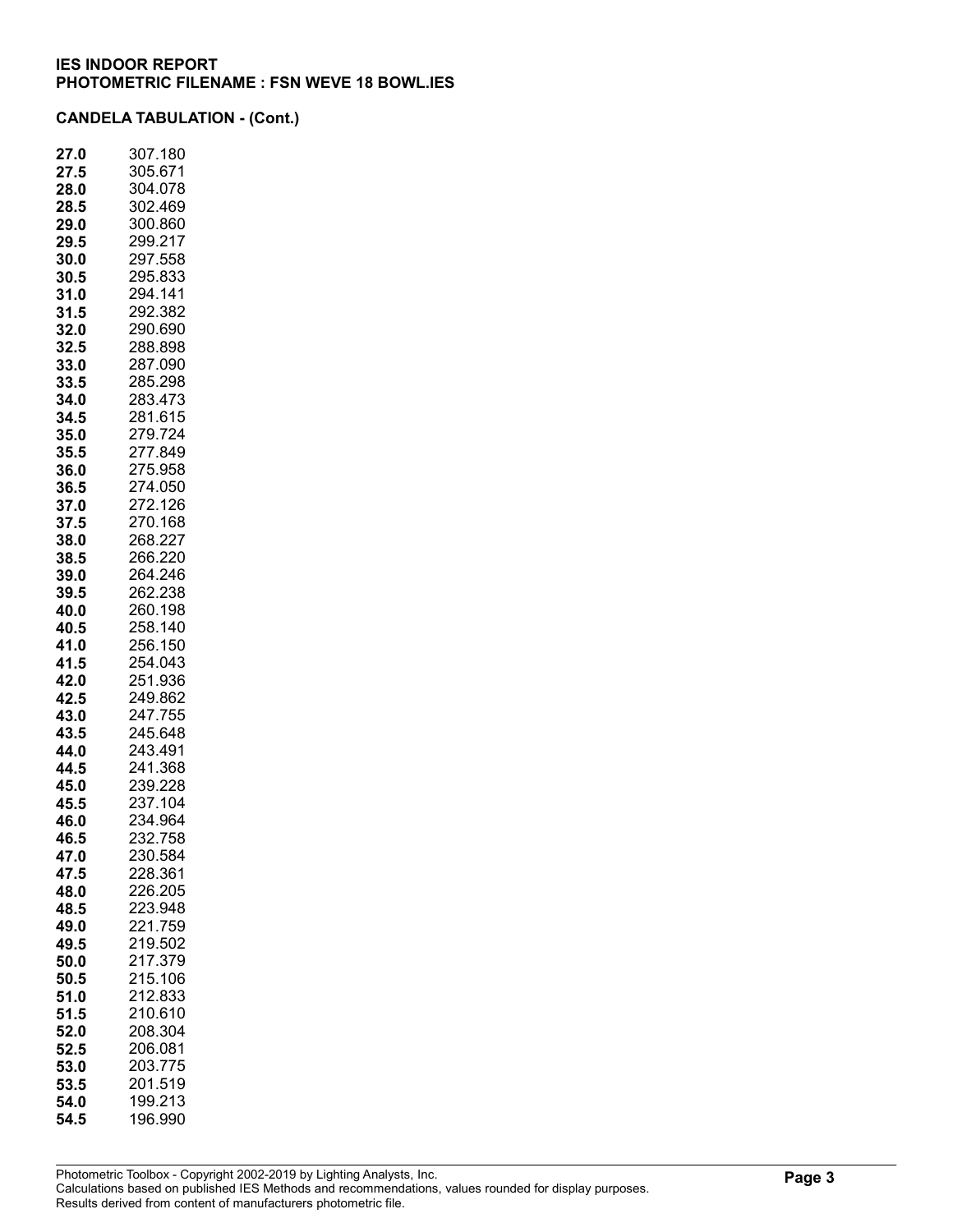| 55.0         | 194.684            |
|--------------|--------------------|
| 55.5         | 192.394            |
| 56.0         | 190.105            |
| 56.5         | 187.782            |
| 57.0         | 185.476            |
| 57.5         | 183.170            |
| 58.0         | 180.864            |
| 58.5         | 178.542            |
| 59.0         | 176.335            |
| 59.5         | 173.996            |
| 60.0         | 171.673            |
| 60.5         | 169.400            |
| 61.0         | 167.061            |
| 61.5         | 164.739            |
| 62.0         | 162.416            |
| 62.5         | 160.143            |
| 63.0         | 157.804            |
| 63.5         | 155.581            |
| 64.0         | 153.258            |
| 64.5         | 150.986            |
| 65.0         | 148.713            |
| 65.5         | 146.390            |
| 66.0         | 144.167            |
| 66.5         | 141.911            |
| 67.0         | 139.638            |
| 67.5         | 137.382            |
| 68.0         | 135.209            |
| 68.5         | 132.952            |
| 69.0         | 130.746            |
| 69.5         | 128.556            |
| 70.0         | 126.333            |
| 70.5         | 124.160            |
| 71.0         | 121.953            |
| 71.5         | 119.780            |
| 72.0         | 117.607            |
| 72.5         | 115.533            |
| 73.0         | 113.359            |
| 73.5         | 111.269            |
| 74.0<br>74.5 | 109.179<br>107.055 |
| 75.0         | 105.031            |
| 75.5         | 102.958            |
| 76.0         | 100.917            |
| 76.5         | 98.876             |
| 77.0         | 96.919             |
| 77.5         | 94.911             |
| 78.0         | 92.921             |
| 78.5         | 90.996             |
| 79.0         | 89.055             |
| 79.5         | 87.147             |
| 80.0         | 85.256             |
| 80.5         | 83.398             |
| 81.0         | 81.540             |
| 81.5         | 79.748             |
| 82.0         | 77.923             |
| 82.5         | 76.165             |
|              |                    |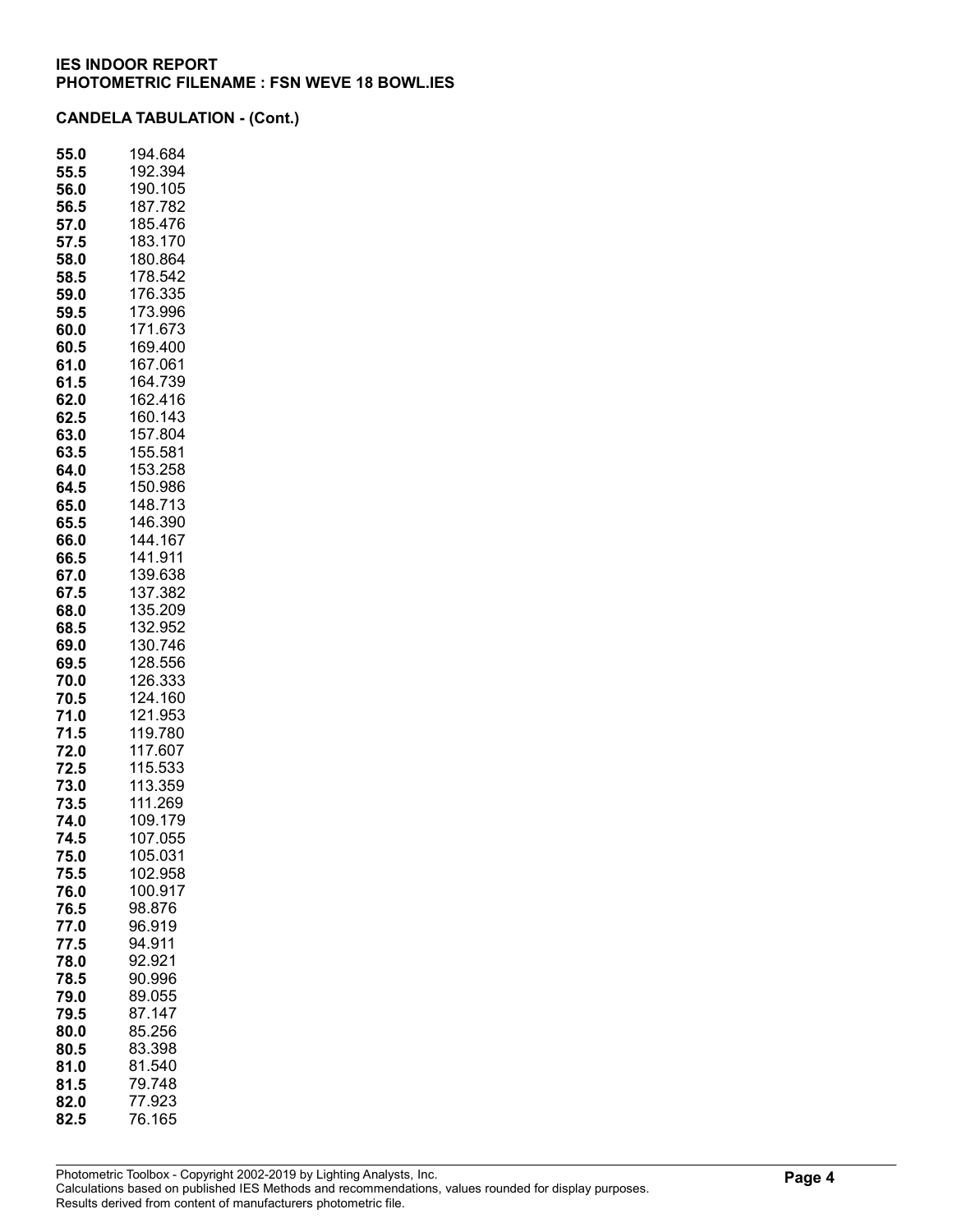| 83.0  | 74.456  |
|-------|---------|
| 83.5  | 72.681  |
| 84.0  | 71.022  |
| 84.5  | 69.313  |
| 85.0  | 67.687  |
| 85.5  | 66.061  |
| 86.0  | 64.519  |
| 86.5  | 62.926  |
| 87.0  | 61.400  |
| 87.5  | 59.906  |
| 88.0  | 58.397  |
| 88.5  | 57.003  |
| 89.0  | 55.577  |
| 89.5  | 54.233  |
| 90.0  | 53.105  |
| 90.5  | 52.209  |
| 91.0  | 51.479  |
| 91.5  | 50.848  |
| 92.0  | 50.334  |
| 92.5  | 49.787  |
| 93.0  | 49.339  |
| 93.5  | 48.924  |
| 94.0  | 48.542  |
| 94.5  | 48.277  |
| 95.0  | 48.327  |
| 95.5  | 48.824  |
| 96.0  | 49.886  |
| 96.5  | 51.479  |
| 97.0  | 53.470  |
| 97.5  | 55.825  |
| 98.0  | 58.115  |
| 98.5  | 60.321  |
| 99.0  | 62.644  |
| 99.5  | 64.801  |
| 100.0 | 67.024  |
| 100.5 | 69.446  |
| 101.0 | 71.934  |
| 101.5 | 74.589  |
| 102.0 | 77.193  |
| 102.5 | 79.881  |
| 103.0 | 82.419  |
| 103.5 | 85.007  |
| 104.0 | 87.496  |
|       | 90.034  |
| 104.5 |         |
| 105.0 | 92.572  |
| 105.5 | 95.077  |
| 106.0 | 97.616  |
| 106.5 | 100.121 |
| 107.0 | 102.659 |
| 107.5 | 105.098 |
| 108.0 | 107.636 |
| 108.5 | 110.041 |
| 109.0 | 112.497 |
| 109.5 | 114.902 |
| 110.0 | 117.341 |
| 110.5 | 119.830 |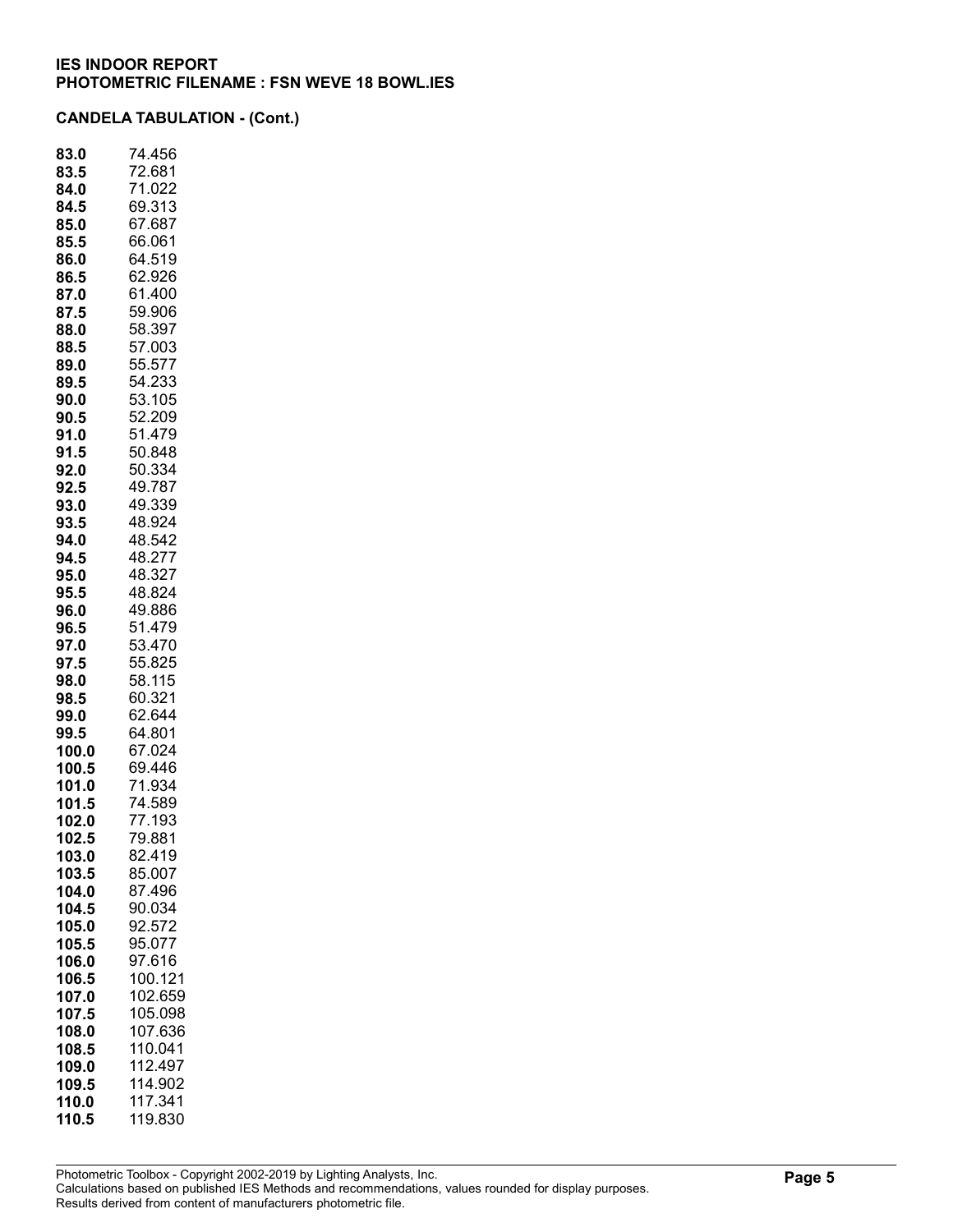| 111.0 | 122.384 |
|-------|---------|
| 111.5 | 125.006 |
| 112.0 | 127.594 |
| 112.5 | 130.348 |
| 113.0 | 133.019 |
| 113.5 | 135.856 |
| 114.0 | 138.792 |
| 114.5 | 141.745 |
| 115.0 | 144.781 |
| 115.5 | 147.817 |
| 116.0 | 150.936 |
| 116.5 | 154.055 |
| 117.0 | 157.356 |
| 117.5 | 160.541 |
|       | 163.826 |
| 118.0 | 167.211 |
| 118.5 |         |
| 119.0 | 170.595 |
| 119.5 | 173.996 |
| 120.0 | 177.380 |
| 120.5 | 180.848 |
| 121.0 | 184.265 |
| 121.5 | 187.766 |
| 122.0 | 191.167 |
| 122.5 | 194.667 |
| 123.0 | 198.118 |
| 123.5 | 201.486 |
| 124.0 | 204.903 |
| 124.5 | 208.271 |
| 125.0 | 211.605 |
| 125.5 | 214.841 |
| 126.0 | 218.042 |
| 126.5 | 221.078 |
| 127.0 | 224.114 |
| 127.5 | 227.117 |
| 128.0 | 230.020 |
| 128.5 | 232.807 |
| 129.0 | 235.611 |
| 129.5 | 238.299 |
| 130.0 | 240.903 |
| 130.5 | 243.425 |
| 131.0 | 245.797 |
| 131.5 | 248.220 |
| 132.0 | 250.526 |
| 132.5 | 252.699 |
| 133.0 | 254.839 |
| 133.5 | 256.863 |
| 134.0 | 258.854 |
| 134.5 | 260.745 |
| 135.0 | 262.520 |
| 135.5 | 264.246 |
| 136.0 | 265.871 |
| 136.5 | 267.481 |
| 137.0 | 268.974 |
| 137.5 | 270.400 |
| 138.0 | 271.761 |
| 138.5 | 273.105 |
|       |         |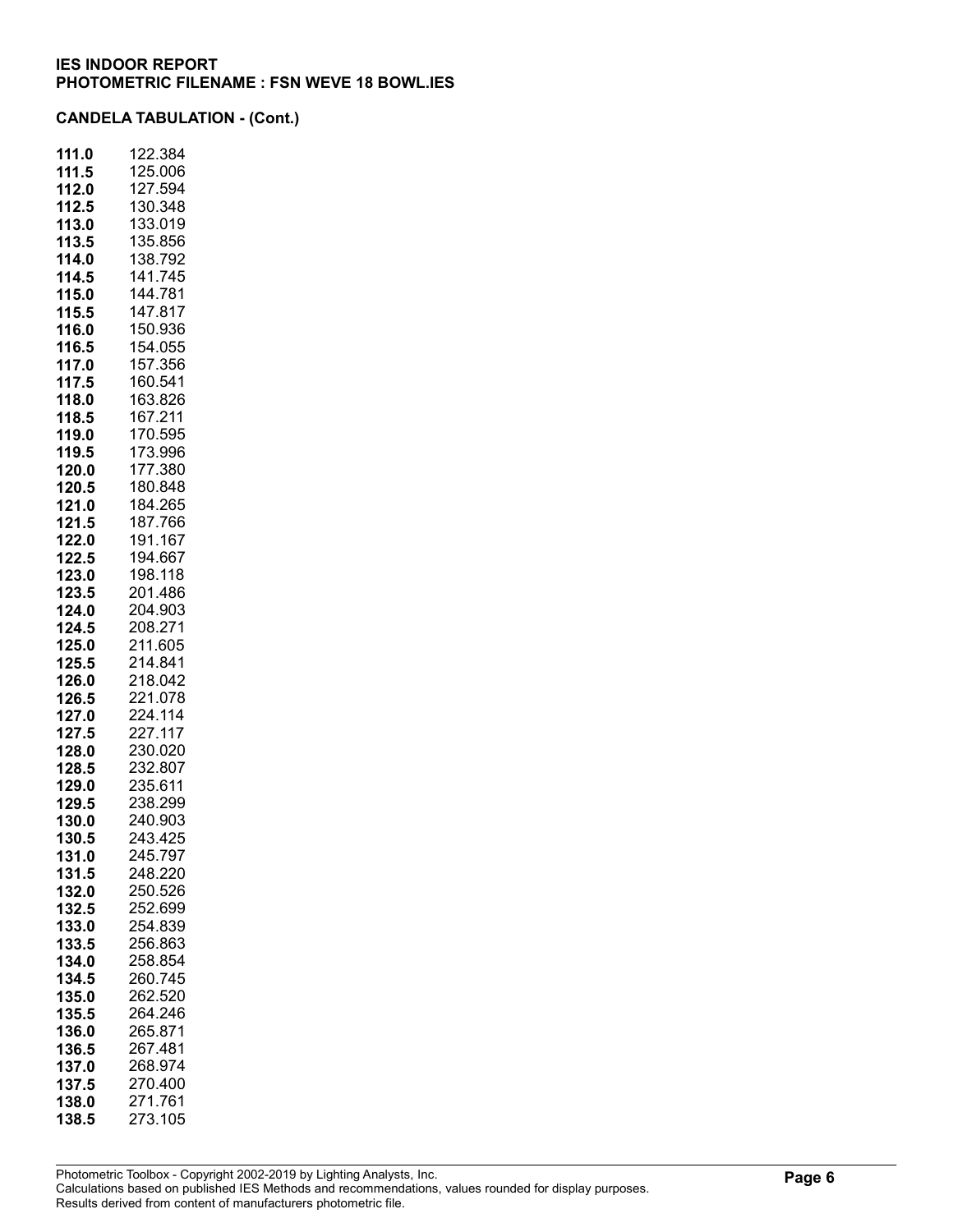| 139.0          | 274.316            |
|----------------|--------------------|
| 139.5          | 275.444            |
| 140.0          | 276.588            |
| 140.5          | 277.584            |
| 141.0          | 278.579            |
| 141.5          | 279.492            |
| 142.0          | 280.338            |
| 142.5          | 281.184            |
| 143.0          | 281.930            |
| 143.5          | 282.644            |
| 144.0          | 283.374            |
| 144.5          | 283.971            |
| 145.0          | 284.601            |
| 145.5          | 285.116            |
| 146.0          | 285.696<br>286.194 |
| 146.5<br>147.0 | 286.675            |
| 147.5          | 287.107            |
|                | 287.521            |
| 148.0          | 287.936            |
| 148.5<br>149.0 | 288.384            |
| 149.5          | 288.799            |
| 150.0          | 289.197            |
| 150.5          | 289.595            |
| 151.0          | 290.026            |
| 151.5          | 290.408            |
| 152.0          | 290.823            |
| 152.5          | 291.237            |
| 153.0          | 291.619            |
| 153.5          | 291.967            |
| 154.0          | 292.332            |
| 154.5          | 292.681            |
| 155.0          | 292.996            |
| 155.5          | 293.361            |
| 156.0          | 293.709            |
| 156.5          | 294.058            |
| 157.0          | 294.406            |
| 157.5          | 294.705            |
| 158.0          | 295.086            |
| 158.5          | 295.418            |
| 159.0          | 295.767            |
| 159.5          | 296.148            |
| 160.0          | 296.513            |
| 160.5          | 296.895            |
| 161.0          | 297.243            |
| 161.5          | 297.591            |
| 162.0<br>162.5 | 297.940<br>298.355 |
| 163.0          | 298.720            |
| 163.5          | 299.167            |
| 164.0          | 299.632            |
| 164.5          | 299.864            |
| 165.0          | 299.814            |
| 165.5          | 299.532            |
| 166.0          | 298.802            |
| 166.5          | 297.558            |
|                |                    |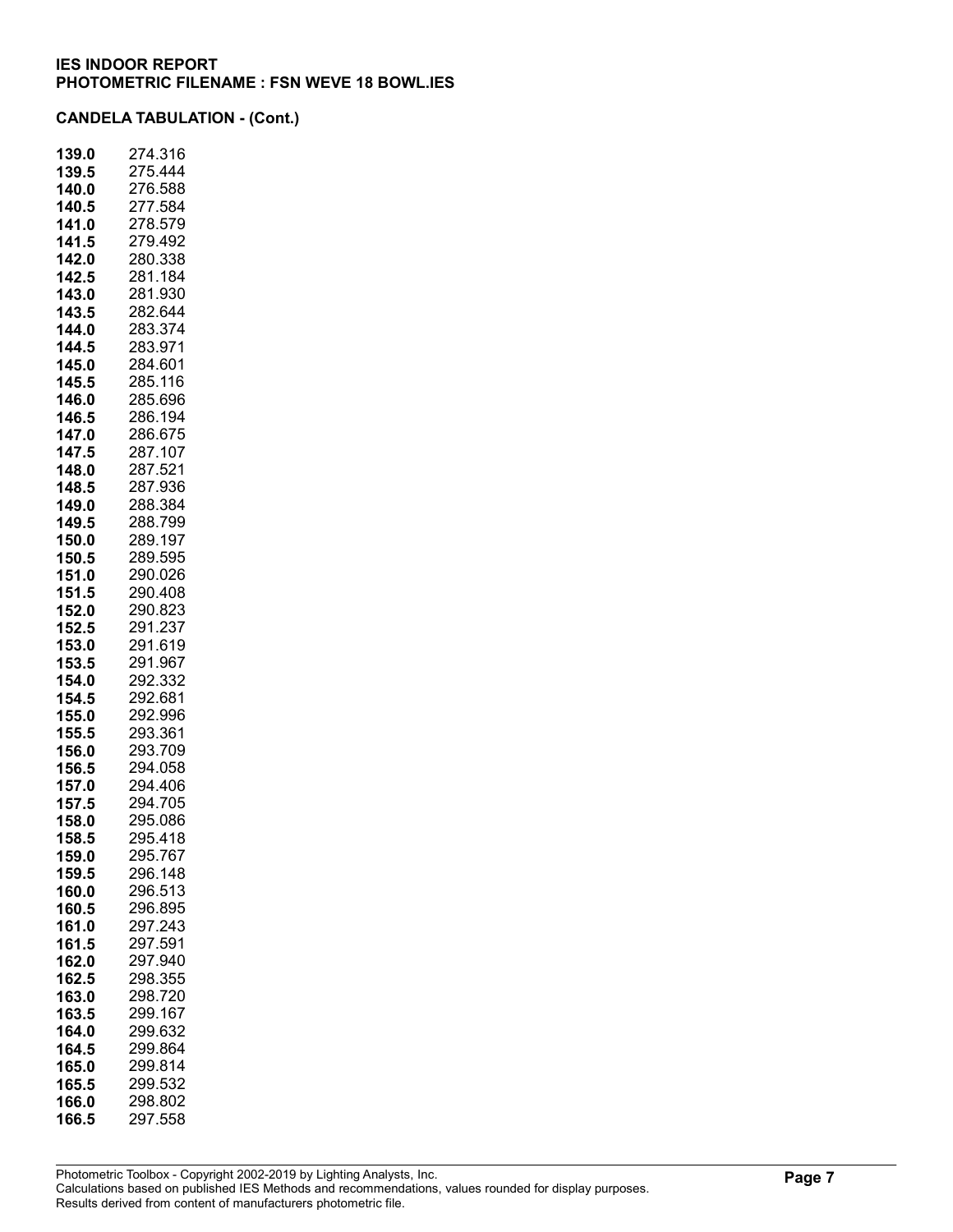| 167.0 | 295.982 |
|-------|---------|
| 167.5 | 293.693 |
| 168.0 | 290.972 |
| 168.5 | 288.002 |
| 169.0 | 284.452 |
| 169.5 | 280.587 |
| 170.0 | 276.389 |
| 170.5 | 271.894 |
| 171.0 | 267.066 |
| 171.5 | 262.271 |
| 172.0 | 257.211 |
| 172.5 | 252.085 |
| 173.0 | 246.892 |
| 173.5 | 241.235 |
| 174.0 | 235.064 |
| 174.5 | 228.129 |
| 175.0 | 220.780 |
| 175.5 | 212.634 |
| 176.0 | 204.007 |
| 176.5 | 194.252 |
| 177.0 | 183.303 |
| 177.5 | 171.823 |
| 178.0 | 158.451 |
| 178.5 | 143.885 |
| 179.0 | 129.253 |
| 179.5 | 115.865 |
| 180.0 | 104.733 |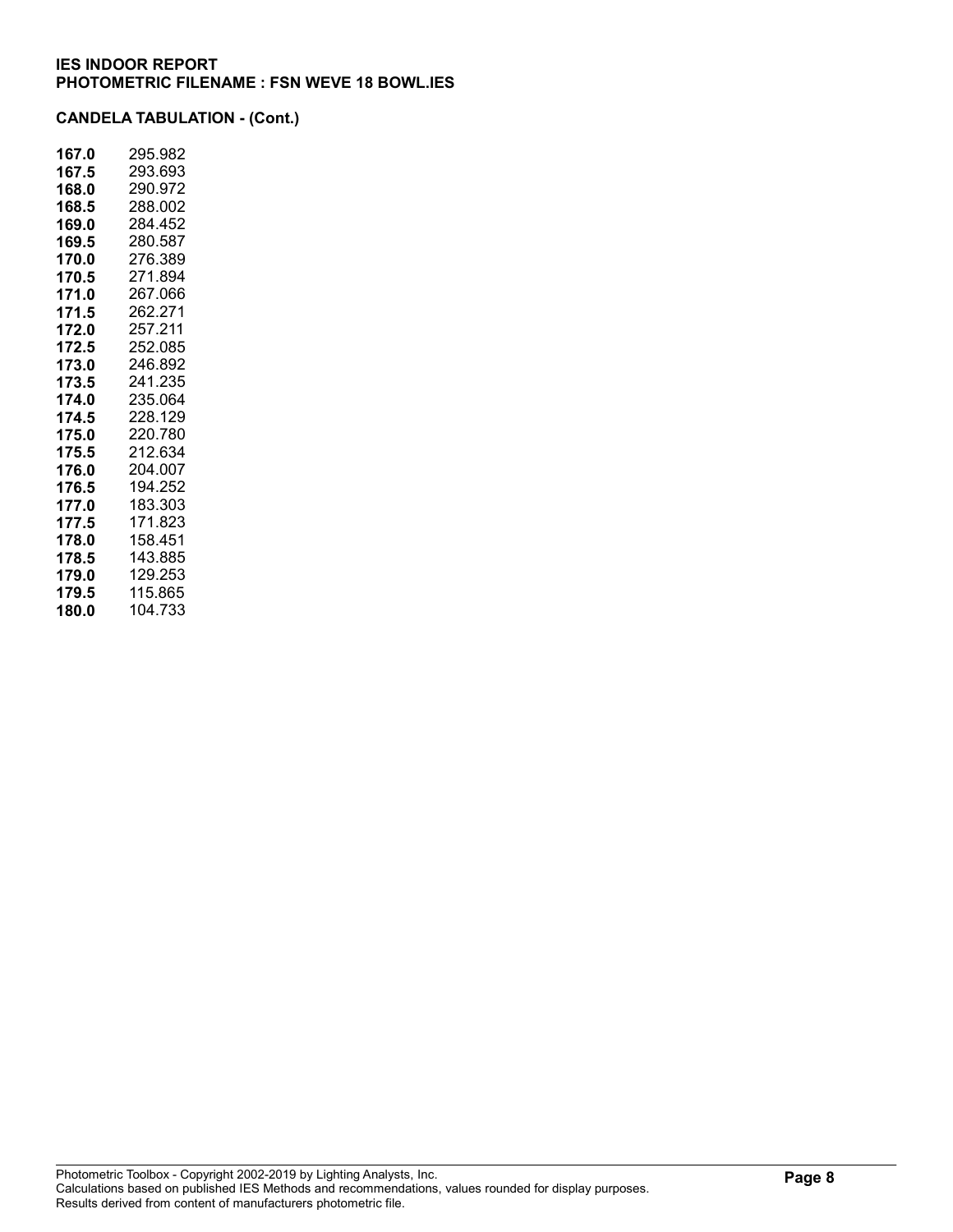#### ZONAL LUMEN SUMMARY

| Zone     | Lumens  | %Lamp | %Fixt  |
|----------|---------|-------|--------|
| $0 - 20$ | 128.28  | N.A.  | 5.70   |
| $0 - 30$ | 272.65  | N.A.  | 12.10  |
| $0 - 40$ | 447.71  | N.A.  | 19.90  |
| $0 - 60$ | 806.57  | N.A.  | 35.80  |
| $0 - 80$ | 1065.17 | N.A.  | 47.30  |
| $0 - 90$ | 1139.48 | N.A.  | 50.60  |
| 10-90    | 1106.31 | N.A.  | 49.20  |
| 20-40    | 319.44  | N.A.  | 14.20  |
| 20-50    | 504.11  | N.A.  | 22.40  |
| 40-70    | 506.26  | N.A.  | 22.50  |
| 60-80    | 258.60  | N.A.  | 11.50  |
| 70-80    | 111.20  | N.A.  | 4.90   |
| 80-90    | 74.32   | N.A.  | 3.30   |
| 90-110   | 155.56  | N.A.  | 6.90   |
| 90-120   | 299.73  | N.A.  | 13.30  |
| 90-130   | 488.18  | N.A.  | 21.70  |
| 90-150   | 868.35  | N.A.  | 38.60  |
| 90-180   | 1110.38 | N.A.  | 49.40  |
| 110-180  | 954.82  | N.A.  | 42.40  |
| 0-180    | 2249.86 | N.A.  | 100.00 |

Total Luminaire Efficiency = N.A.%

### ZONAL LUMEN SUMMARY

| Zone    | Lumens |
|---------|--------|
| 0-10    | 33.18  |
| 10-20   | 95.10  |
| 20-30   | 144.37 |
| 30-40   | 175.07 |
| 40-50   | 184.67 |
| 50-60   | 174.18 |
| 60-70   | 147.40 |
| 70-80   | 111.20 |
| 80-90   | 74.32  |
| 90-100  | 57.99  |
| 100-110 | 97.56  |
| 110-120 | 144.17 |
| 120-130 | 188.45 |
| 130-140 | 201.92 |
| 140-150 | 178.25 |
| 150-160 | 135.50 |
| 160-170 | 83.87  |
| 170-180 | 22.66  |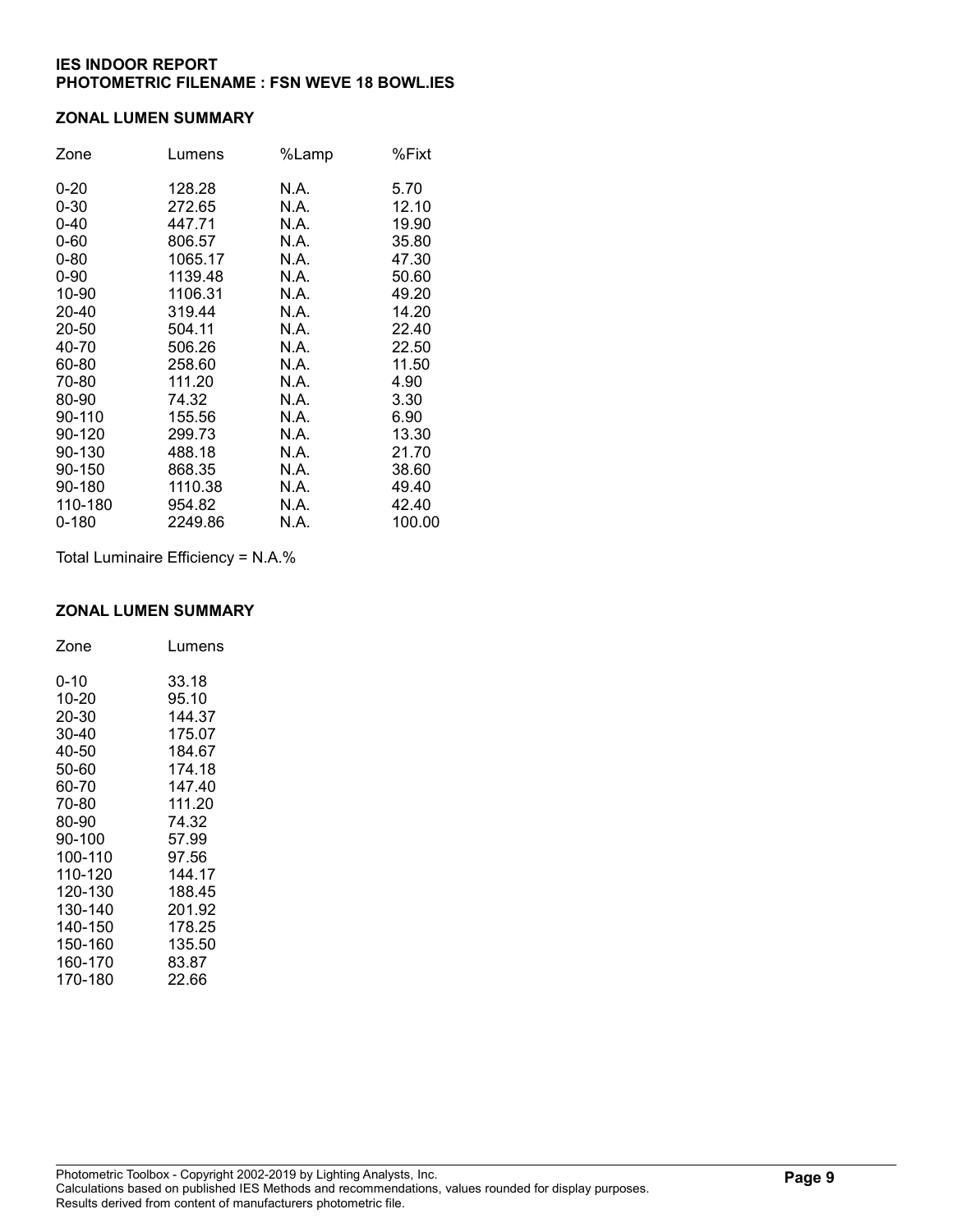### COEFFICIENTS OF UTILIZATION - ZONAL CAVITY METHOD

Effective Floor Cavity Reflectance 0.20

| <b>RC</b>      | 80          |                 | 70 |             |       | 50       |      | 30       |  | 10       |    |
|----------------|-------------|-----------------|----|-------------|-------|----------|------|----------|--|----------|----|
| <b>RW</b>      | 70 50 30 10 |                 |    | 70 50 30 10 |       | 50 30 10 |      | 50 30 10 |  | 50 30 10 | 0  |
| $\Omega$       |             | 107 107 107 107 |    | 99 99 99 99 |       | 84 84 84 |      | 70 70 70 |  | 57 57 57 | 51 |
| -1             | 97 92 87 83 |                 |    | 89 85 81 77 |       | 71 69 66 |      | 59 57 55 |  | 48 47 45 | 40 |
| 2              | 87 79 73 67 |                 |    | 80 73 67 62 |       | 62 57 54 |      | 51 48 45 |  | 42 39 37 | 32 |
| 3              | 79 69 61 55 |                 |    | 73 64 57 52 |       | 54 49 44 |      | 45 41 38 |  | 36 34 31 | 27 |
| $\overline{4}$ | 73 61 53 46 |                 |    | 66 57 49 43 |       | 48 42 38 |      | 40 35 32 |  | 32 29 26 | 23 |
| 5              | 66 54 46 40 |                 |    | 61 50 43 37 |       | 43 37 32 |      | 36 31 27 |  | 29 26 23 | 20 |
| 6              | 61 49 40 34 |                 |    | 56 45 37 32 |       | 38 32 28 |      | 32 27 24 |  | 26 23 20 | 17 |
| 7              | 56 44 36 30 |                 |    | 52 41 33 28 |       | 35 29 24 |      | 29 24 21 |  | 24 20 18 | 15 |
| 8              | 52 40 32 26 |                 |    | 48 37 30 25 |       | 32 26 22 |      | 27 22 19 |  | 22 18 16 | 13 |
| 9              | 49 36 28 23 |                 |    | 45 34 27 22 |       | 29 23 19 |      | 24 20 17 |  | 20 17 14 | 12 |
| 10             | 45 33 26 21 |                 |    | 42 31 24 20 | 27 21 |          | - 17 | 23 18 15 |  | 19 15 13 | 11 |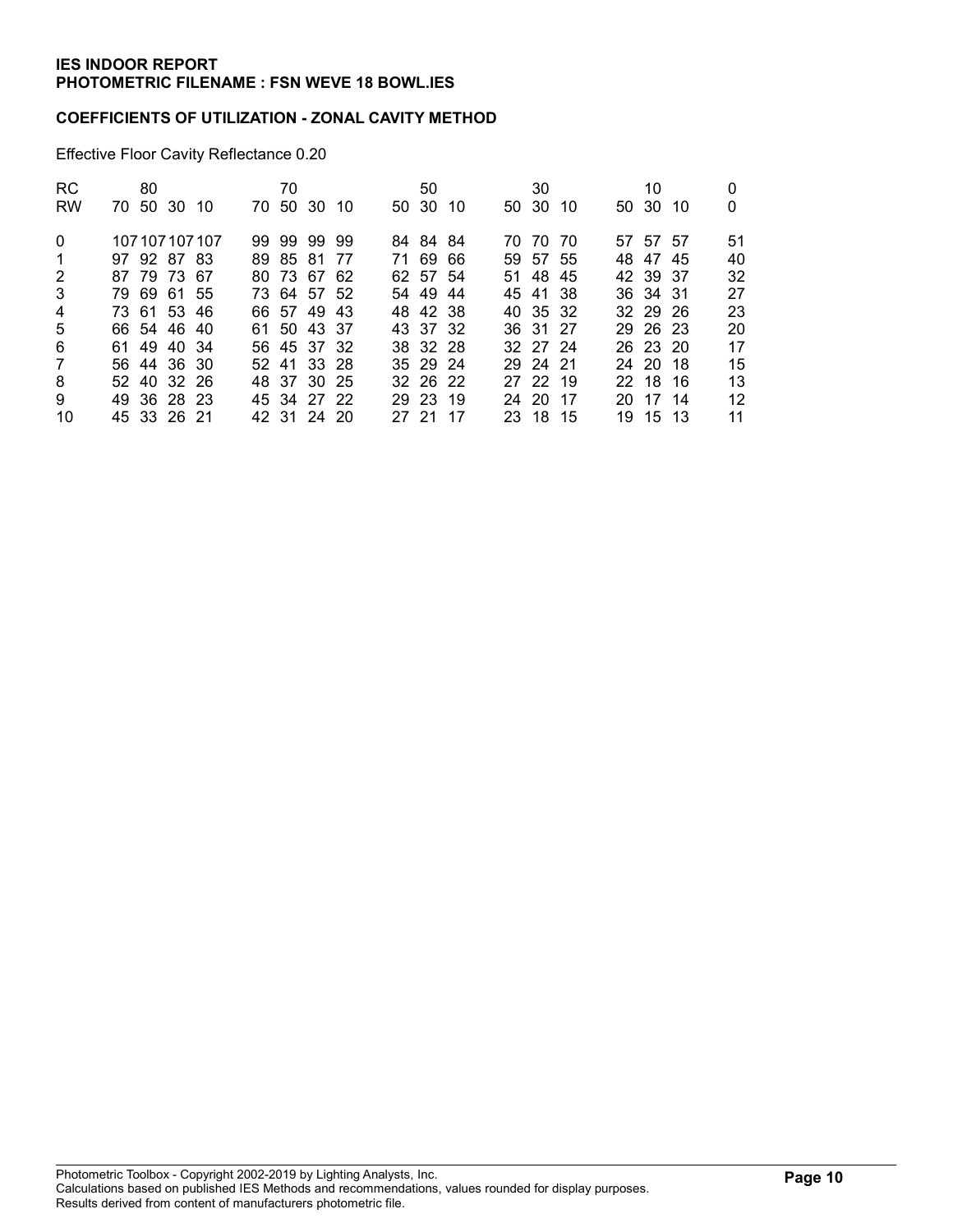### UGR TABLE - CORRECTED

| Reflectances<br><b>Ceiling Cavity</b><br>Walls<br><b>Floor Cavity</b> |          | 70<br>50<br>20                                                  | 70<br>30<br>20 | 50<br>50<br>20 | 50<br>30<br>20 | 30<br>30<br>20 | 70<br>50<br>20 | 70<br>30<br>20                                         | 50<br>50<br>20 | 50<br>30<br>20 | 30<br>30<br>20 |  |
|-----------------------------------------------------------------------|----------|-----------------------------------------------------------------|----------------|----------------|----------------|----------------|----------------|--------------------------------------------------------|----------------|----------------|----------------|--|
| Room Size<br>$X=2H$<br>$Y=2H$                                         |          | <b>UGR Viewed Crosswise</b><br>8.5<br>10.7<br>7.5<br>8.4<br>9.4 |                |                |                |                | 7.5            | <b>UGR Viewed Endwise</b><br>10.7<br>8.4<br>8.5<br>9.4 |                |                |                |  |
|                                                                       | 3H<br>4H | 9.5<br>10.4                                                     | 10.4<br>11.2   | 10.5<br>11.4   | 11.3<br>12.2   | 12.6<br>13.4   | 9.5<br>10.4    | 10.4<br>11.2                                           | 10.5<br>11.4   | 11.3<br>12.2   | 12.6<br>13.4   |  |
|                                                                       | 6H       | 11.2                                                            | 11.9           | 12.2           | 12.9           | 14.2           | 11.2           | 11.9                                                   | 12.2           | 12.9           | 14.2           |  |
|                                                                       | 8H       | 11.5                                                            | 12.2           | 12.5           | 13.2           | 14.5           | 11.5           | 12.2                                                   | 12.5           | 13.2           | 14.5           |  |
|                                                                       | 12H      | 11.9                                                            | 12.5           | 12.9           | 13.5           | 14.8           | 11.9           | 12.5                                                   | 12.9           | 13.5           | 14.8           |  |
| 4H                                                                    | 2H       | 8.1                                                             | 8.9            | 9.1            | 9.9            | 11.1           | 8.1            | 8.9                                                    | 9.1            | 9.9            | 11.1           |  |
|                                                                       | 3H       | 10.3                                                            | 11.0           | 11.3           | 12.0           | 13.3           | 10.3           | 11.0                                                   | 11.3           | 12.0           | 13.3           |  |
|                                                                       | 4H       | 11.3                                                            | 11.9           | 12.3           | 12.9           | 14.3           | 11.3           | 11.9                                                   | 12.3           | 12.9           | 14.3           |  |
|                                                                       | 6H       | 12.3                                                            | 12.8           | 13.3           | 13.8           | 15.1           | 12.3           | 12.8                                                   | 13.3           | 13.8           | 15.1           |  |
|                                                                       | 8H       | 12.7                                                            | 13.2           | 13.7           | 14.2           | 15.6           | 12.7           | 13.2                                                   | 13.7           | 14.2           | 15.6           |  |
|                                                                       | 12H      | 13.1                                                            | 13.6           | 14.1           | 14.6           | 15.9           | 13.1           | 13.6                                                   | 14.1           | 14.6           | 15.9           |  |
| 8H                                                                    | 4H       | 11.7                                                            | 12.2           | 12.7           | 13.2           | 14.5           | 11.7           | 12.2                                                   | 12.7           | 13.2           | 14.5           |  |
|                                                                       | 6H       | 12.8                                                            | 13.2           | 13.8           | 14.3           | 15.6           | 12.8           | 13.2                                                   | 13.8           | 14.3           | 15.6           |  |
|                                                                       | 8H       | 13.4                                                            | 13.7           | 14.4           | 14.8           | 16.1           | 13.4           | 13.7                                                   | 14.4           | 14.8           | 16.1           |  |
|                                                                       | 12H      | 13.9                                                            | 14.2           | 14.9           | 15.3           | 16.7           | 13.9           | 14.2                                                   | 14.9           | 15.3           | 16.7           |  |
| 12H                                                                   | 4H       | 11.7                                                            | 12.2           | 12.7           | 13.2           | 14.5           | 11.7           | 12.2                                                   | 12.7           | 13.2           | 14.5           |  |
|                                                                       | 6H       | 12.9                                                            | 13.3           | 13.9           | 14.3           | 15.7           | 12.9           | 13.3                                                   | 13.9           | 14.3           | 15.7           |  |
|                                                                       | 8H       | 13.5                                                            | 13.8           | 14.5           | 14.9           | 16.3           | 13.5           | 13.8                                                   | 14.5           | 14.9           | 16.3           |  |

Maximum UGR = 16.7